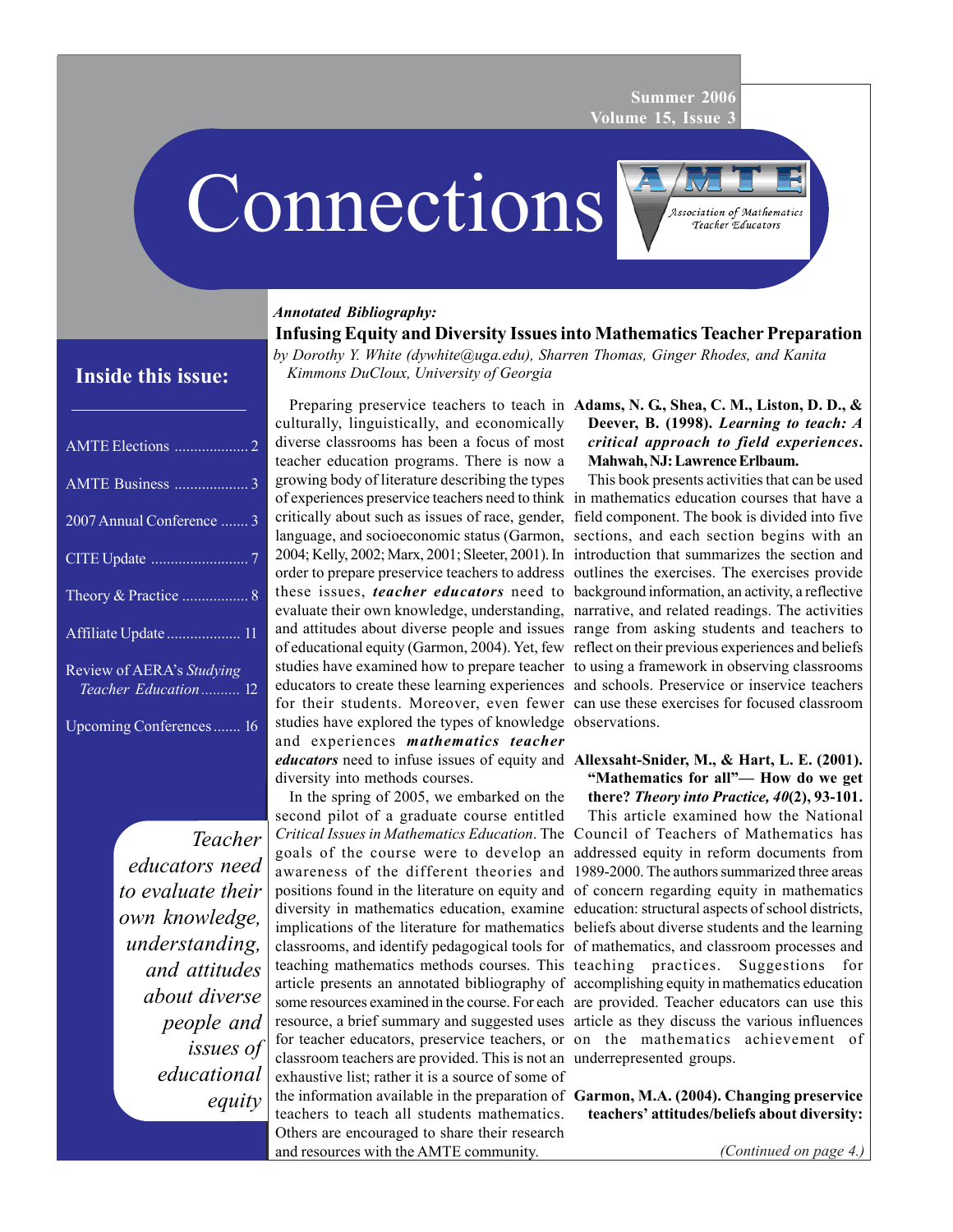#### **The Association of Mathematics Teacher Educators** *http://www.amte.net*

#### **President**

Sid Rachlin Department of Mathematics & Science Education East Carolina University rachlins@ecu.edu 252-328-9370

#### **President-Elect**

Jennifer Bay-Williams Department of Teaching & Learning University of Louisville baywilliams@gmail.com 502-852-6431

#### **Secretary**

Mary Margaret Shoaf Department of Mathematics Baylor University mm\_shoaf@baylor.edu 254-710-6563

#### **Treasurer**

Mark Klespis Department of Mathematics & Statistics Sam Houston State University klespis@shsu.edu 936-294-1577

#### **Board Members-at-Large** Tom Bassarear School of Education Keene State College tbassare@keene.edu

W. Gary Martin Department of Curriculum & Teaching Auburn University martiwg@auburn.edu

#### Barbara Pence Department of Mathematics San Jose State University bpence@math.sjsu.edu

#### **Executive Director**

Nadine Bezuk San Diego State University 6475 Alvarado Road, Suite 206 San Diego, CA 92120 nbezuk@mail.sdsu.edu 619-594-3971

#### **NCTM Representative**

Susann Mathews Department of Mathematics & **Statistics** Wright State University susann.mathews@wright.edu 937-775-3187

#### **Conference Coordinator** Susan Gay Department of Curriculum & Teaching University of Kansas sgay@ku.edu 785-864-9676

## **Nominations Sought for Upcoming AMTE Elections**

The AMTE Nominations Committee is seeking nominations for consideration as candidates for *Treasurer* and for *Board Member-at-Large by July 15, 2006*. Please review the job descriptions below. To nominate a candidate, send the individual's name, professional affiliation and position, email address, and several sentences describing his or her qualifications for the position to the chair of the Nominations Committee, William Speer at william.speer@unlv.edu or mail to William Speer, CEB 301, COE, UNLV, 4505 Maryland Parkway, Las Vegas, NV 89154-3001.

Be sure to indicate whether the nomination is for treasurer or for the board member-atlarge position. Nominations of colleagues and self-nominations are permitted. Before selecting any potential candidate on the election slate, the Nominations Committee will verify his/her willingness to serve. After reviewing all the nominations submitted by the July 15 deadline, the Nominations Committee will formulate an election slate, taking into consideration both professional qualifications and diversity (e.g., years of experience; racial or ethnic background; professional affiliation – from the Mathematics Departments or College/School of Education or other affiliation; size of institution). *Send complete nominations to William Speer* (william.speer@unlv.edu) by *July 15, 2006*.

**Treasurer:** The Treasurer shall ensure that all revenues and expenditures of AMTE be in conformity with the Constitution, Bylaws, and policies of the AMTE; shall be responsible for maintaining records of all monies received and paid in the name of the Association; shall maintain a current and accurate membership list; shall maintain the Association's non-profit status; shall transact the financial affairs of the Association upon recommendation of the Board of Directors; and shall prepare financial reports to be presented at the meetings of the Board of Directors and prepare an annual report to be presented at AMTE's annual business meeting.

The term of office for the treasurer of AMTE shall be three years. The treasurer shall assume office at the end of the annual meeting at which their election is announced. Elected officers may serve only one term in a specific office.

The treasurer has a commitment to two (2) meetings per year, one held prior to the NCTM Annual Meeting and the other at the AMTE Annual Conference (usually in January).

**Board Members-at-Large:** The Members-at-Large shall assume those responsibilities determined by the President. A major duty of the Member-at-Large is to support and advise the president of AMTE. The Member-at-Large serves as a Board liaison to one or more committees or task forces. The Member-at-Large is responsible for reporting on the progress of his/her assigned committee(s) or task force(s) at Board meetings.

The terms of office for the elected Members-at-Large shall be three years. Members-at-Large shall assume office at the end of the annual meeting at which their election is announced. Members-at-Large may serve only one term in a specific office.

The Members-at-Large have a commitment to two (2) meetings per year, one held prior to the NCTM Annual Meeting and the other at the AMTE Annual Conference (usually in January).

Connections *is published three times a year: fall, spring, and summer. The Editorial Board will consider a wide variety of types of submssions. Regular features include essays addressing each issue's Theory and Practice question, reviews of resources for mathematics teacher educators, and news articles related to mathematics teacher education. Each submission is reviewed by the editorial board for relevance to the AMTE membership and for quality of work. Please direct all comments, questions, or submissions to the editor at lstalling@kennesaw.edu or 770-420-4477. Connections* **Editor**

| Lynn Stallings                     | Kennesaw State University, Georgia                                | $İstalling@$ kennesaw.edu |
|------------------------------------|-------------------------------------------------------------------|---------------------------|
| <b>Connections Editorial Board</b> |                                                                   |                           |
| Laurie Cavey                       | James Madison University, Virginia                                | $caveylo(a)$ jmu.edu      |
| Teresa Gonske                      | Northwestern College, Minnesota                                   | tlgonske@nwc.edu          |
| Kathleen Lynch-Davis               | Appalachian State University, North Carolina lynchrk@appstate.edu |                           |
| Troy P. Regis                      | University of Missouri-Columbia                                   | tprb62@mizzou.edu         |
| Tracy Rusch                        | Southern New Hampshire University                                 | tracy.rusch@wright.edu    |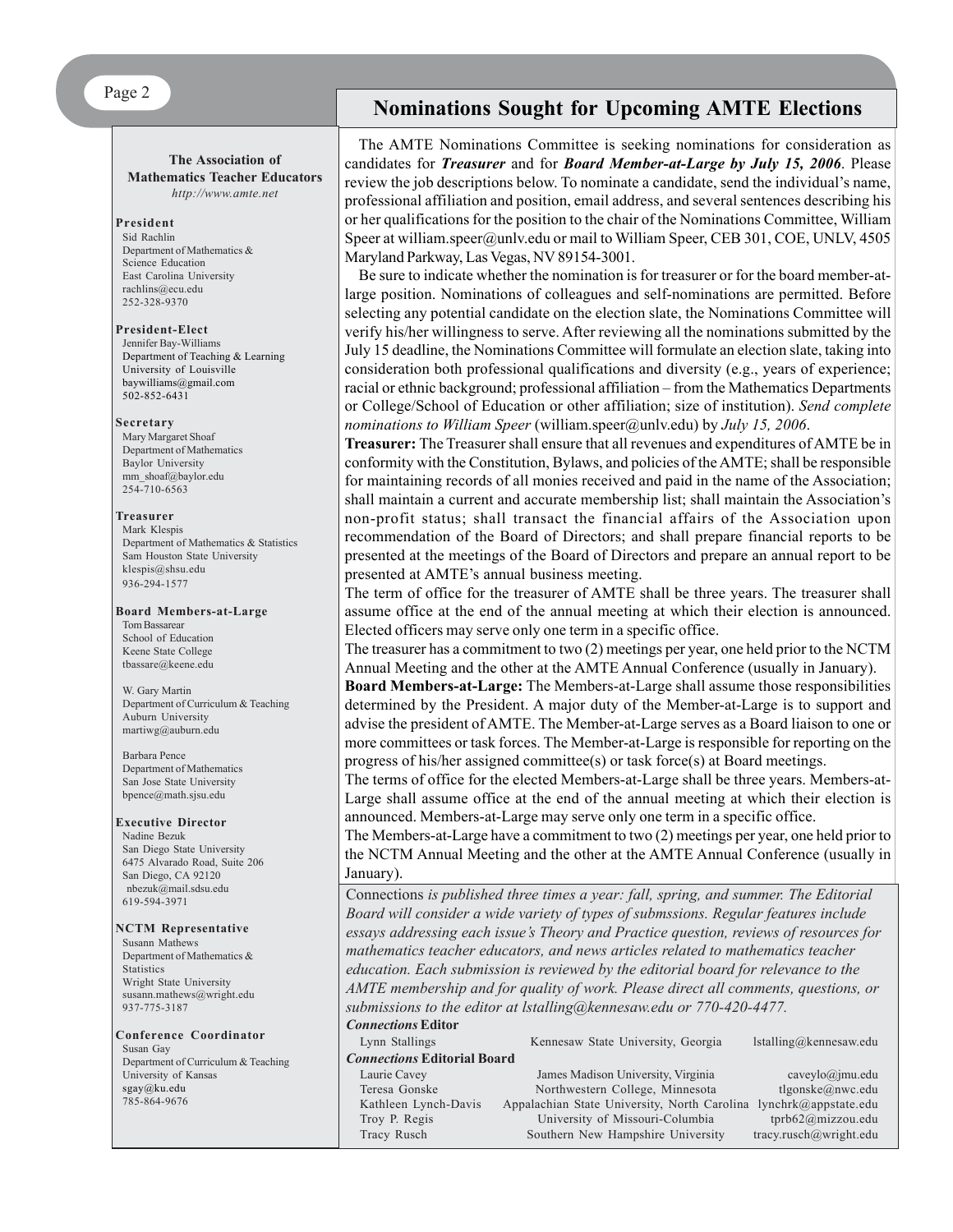## **AMTE News and Announcements**

#### **Membership Database:**

In an effort to continue to expand AMTE's services to members, the AMTE Board of Directors has decided to move from a hard-copy directory, published once every two years, to an interactive, online version. The online directory will be available in the members-only section of the AMTE website, requiring individual passwords for access. Each AMTE member soon will receive an email updating them on this change and providing with the opportunity to have any or all of their data excluded from this online directory. If you have any questions or comments, please contact Nadine Bezuk, AMTE's Executive Director, at nbezuk@mail.sdsu.edu.

#### **AMTE 2007 Annual Conference News:**

Make your plans now to attend the 2007 AMTE Annual Conference in Irvine, California on January 25-27, 2007. New this year is the opening session that will begin at 7:00 PM on Thursday; it will be followed at 8:30 by a light reception. Dinner is on your own on Thursday. As usual, all meals on Friday and through lunch on Saturday are included in your registration fee.

The conference site is the Hyatt Regency Irvine Hotel. The hotel room rate is \$139 for a single or double room. The deadline for reservations is December 29, 2006 or when the room block is full. If the room block is filled prior to the deadline, the hotel will accept reservations at the hotel's prevailing rate and only on a space-available basis. More information on registration and details about hotel reservations and conference activities can be found on the AMTE web site. We hope to see you in California in January!

#### **AMTEC Affiliate News:**

The First Annual Association of Mathematics Teacher Educators of Connecticut (AMTEC) conference will be held on Saturday, September 30, 2006 from 9-12:30 pm**.** You can find more information about AMTEC at http://www.math.ccsu.edu/amtec/.

#### **Committee Updates:**

The **Constitution & Bylaws Committee**, chaired by Janet Caldwell (Rowan University), is currently reviewing and updating AMTE's governance documents. As they audit those documents against current practice, the committee will consider issues such as the use of email for AMTE communications and the inclusion of the conference coordinator position.

The **Awards Committee** is chaired by Jeff Wanko (Miami University). The Board of Directors of the Association of Mathematics Teacher Educators established an Award for recognition of Excellence in Mathematics Teacher Education, to be awarded annually to a mathematics teacher educator of national recognition at AMTE's annual meeting. This award recognizes excellence in each area of mathematics teacher education (teaching, service, research) on a rotating basis. In 2007, the Excellence in Service to Mathematics Teacher Education will be presented. More information is available at http://www.amte.net.

The **Membership Committee**, chaired by Tim Hendrix (Meredith College), has goals of adding new members, maintaining current membership, and publicizing AMTE member benefits.

The **Elections Committee** is chaired by William Speer (University of Nevada-Las Vegas) and has the goals of soliciting nominations, compiling a slate of nominees, and preparing the ballots.

Chaired by Barbara Dougherty (University of Mississippi), the **Organization Connections Committee** has goals of formalizing and extending relationships with other professional societies and promoting support for and communication with AMTE Affiliates. They plan to standardize the amount of information on http:/ /www.amte.net for each affiliate, to hold a session at the 2007 Annual Conference for current and potential affiliates, and to strengthen connections to early childhood mathematics educators.

The **Technology Committee**, chaired by Maggie Niess (Oregon State), has a large and active membership who are collaborating on papers and presentations, working to secure funds for an NTLI fellow, and developing a survey to make recommendations on AMTE's website. Recently this group developed AMTE's official position statement on preparing teachers to use technology to enhance the learning of mathematics. It can be found at http://www.amte.net.

A newly-charged committee of AMTE will assume the administration of the **Teacher Education Materials Project** (TE-MAT, http://www.te-mat.org/). This group will be led by David Pugalee (North Carolina-Charlotte) and Lisa Wilson Carboni (Duke). Field testers will review mathematics education materials; those reviews will be available on the website in an electronic database.

*Make your plans now to attend the 2007 AMTE Annual Conference in Irvine, California on January 25- 27, 2007.*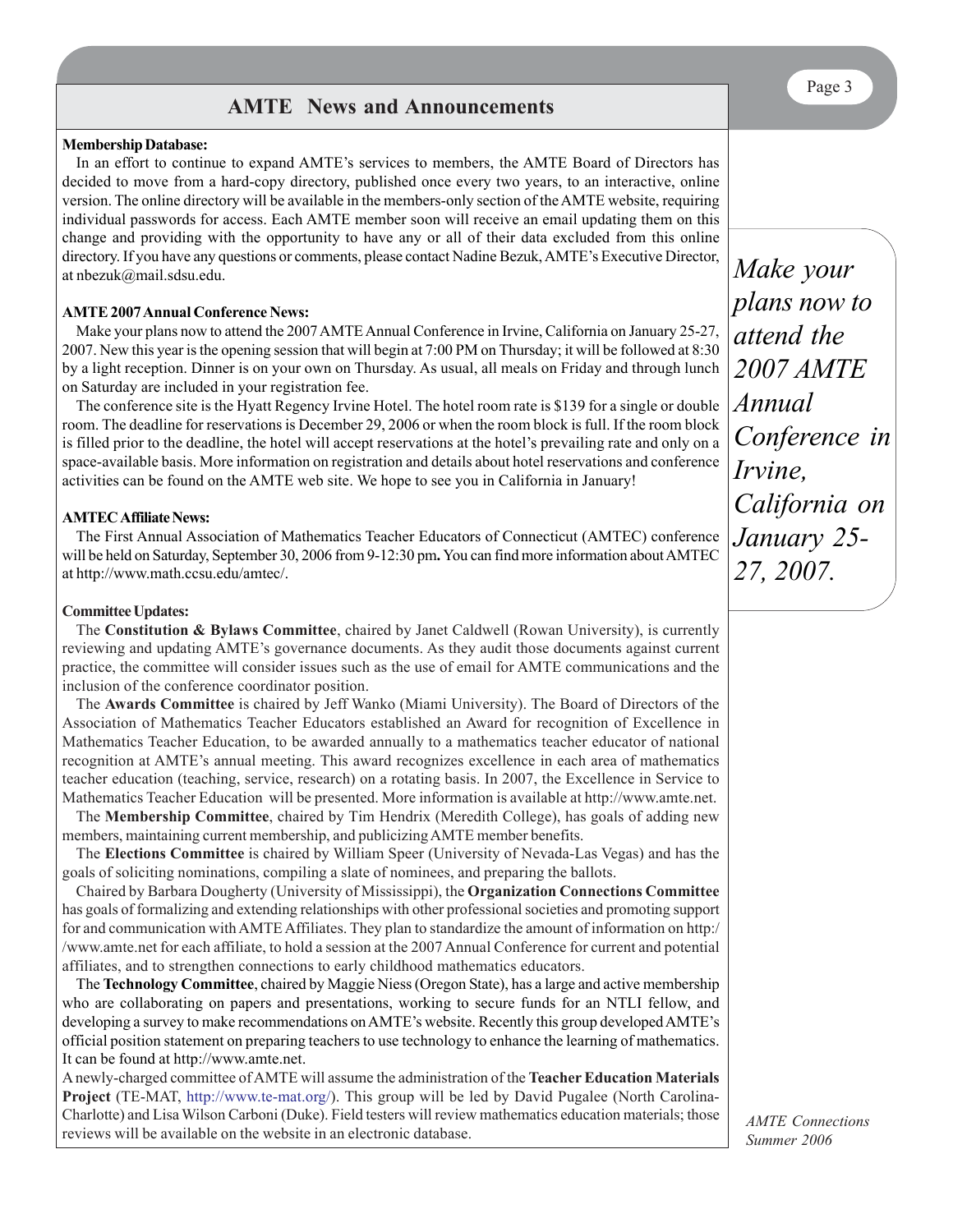## Page 4 *An Annotated Bibliography:* **Infusing Equity and Diversity Issues***(Continued from page 1.)*

#### **What are the critical factors?** *Journal of Teacher Education,* **55, 201-213.**

*Six major factors are described that were associated with the development of greater multicultural awareness and sensitivity in preservice teachers.*

Six major factors are described that were associated with the development of greater multicultural awareness and sensitivity in preservice teachers. Three were dispositional: openness, selfawareness/self-reflectiveness, and commitment to social justice; and three were experiential: intercultural experiences, support group experiences, and educational experiences. Preservice teachers' dispositions and personal experiences with diversity are strong indicators of how well teacher education programs can influence their beliefs. Garmon argued that these factors should be considered when making admission decisions, designing multicultural courses, and structuring field experiences. Teacher educators and researchers will learn how preservice teachers perceive multicultural issues, and may want to examine these factors within the context of mathematics education.

#### **Gutstein, E., & Peterson, B. (2005).** *Rethinking mathematics: Teaching social justice by the numbers.* **Milwaukee: Rethinking Schools.**

This book is a collection of articles written by classroom teachers and teacher educators who promote culturally relevant teaching practices. The book includes four parts; the first three consist of teachers' reflections, lesson plans, and teaching ideas that incorporate social justice issues in the mathematics curriculum or infuse mathematics throughout other curricular areas. The final section describes various resources such as web sites, curricula, and books. The book is valuable for classroom teachers, preservice teachers, and teacher educators.

**Kelly, C. A. (2002). Creating equitable classroom climates: An investigation of classroom strategies in mathematics and science instructors for developing preservice teachers' use of democratic social values.** *Child Study Journal***, 32, 39-52.**

Best practices to enhance students' knowledge of gender equity, and their ability to create equitable classroom practices are presented for two integrated mathematics and science methods courses. Preservice teachers focused on gender equity by reading current literature, developed and analyzed teacher-related materials, observed classrooms and developed lesson plans. Based on pre- and postsurveys, the instructional methods increased participants' understanding and application of equitable classroom practices. Teacher educators will learn strategies for use in methods courses from this article.

#### **Ladson-Billings, G. (1998). Just what is critical race theory and what's it doing in a nice field like education?** *International Journal of Qualitative Studies in Education, 11***(1), 7-24.**

In this article, Ladson-Billings provides a comprehensive review of the principles and tenets of critical race theory (CRT). She then uses CRT as a tool to reveal the continued inequities students of color experience in education, particularly in the areas of curriculum, instruction, assessment, school funding, and desegregation. She particularly brings forth the realities of how racism and issues of privilege are sustained in schools in the U.S. Teacher educators and graduate students need to devote time to read, discuss, and learn the concepts of CRT in order to critically analyze educational reform and to prepare preservice teachers.

#### **Martin, D. B. (2003). Hidden assumptions and unaddressed questions in mathematics for ALL rhetoric.** *The Mathematics Educator, 13***(2), 7- 21.**

Martin critiqued mathematics reform documents and the notion of *Mathematics for All*. He argued that despite the calls for modifications in mathematics curricula, teaching, learning, and assessments, reform documents do not address the need to teach and learn mathematics for social justice. He also exposed the hidden assumptions and unaddressed questions within the mathematics

## *Fall Issue Theory & Practice Question:*

More than forty states have revised all or some of their K-12 curricula since 2000. If your state has undertaken such a revision, what was the motivation? How does your state's new curriculum differ from the previous one? What has been instructive or challenging about the revision process and the implementation of the new curricula in your state?

AMTE members are encouraged to respond to this question with an essay of 1000-1200 words. Submit your response to *Connections* Editor Lynn Stallings (lstalling@kennesaw.edu) by September 7 to ensure consideration for the fall issue.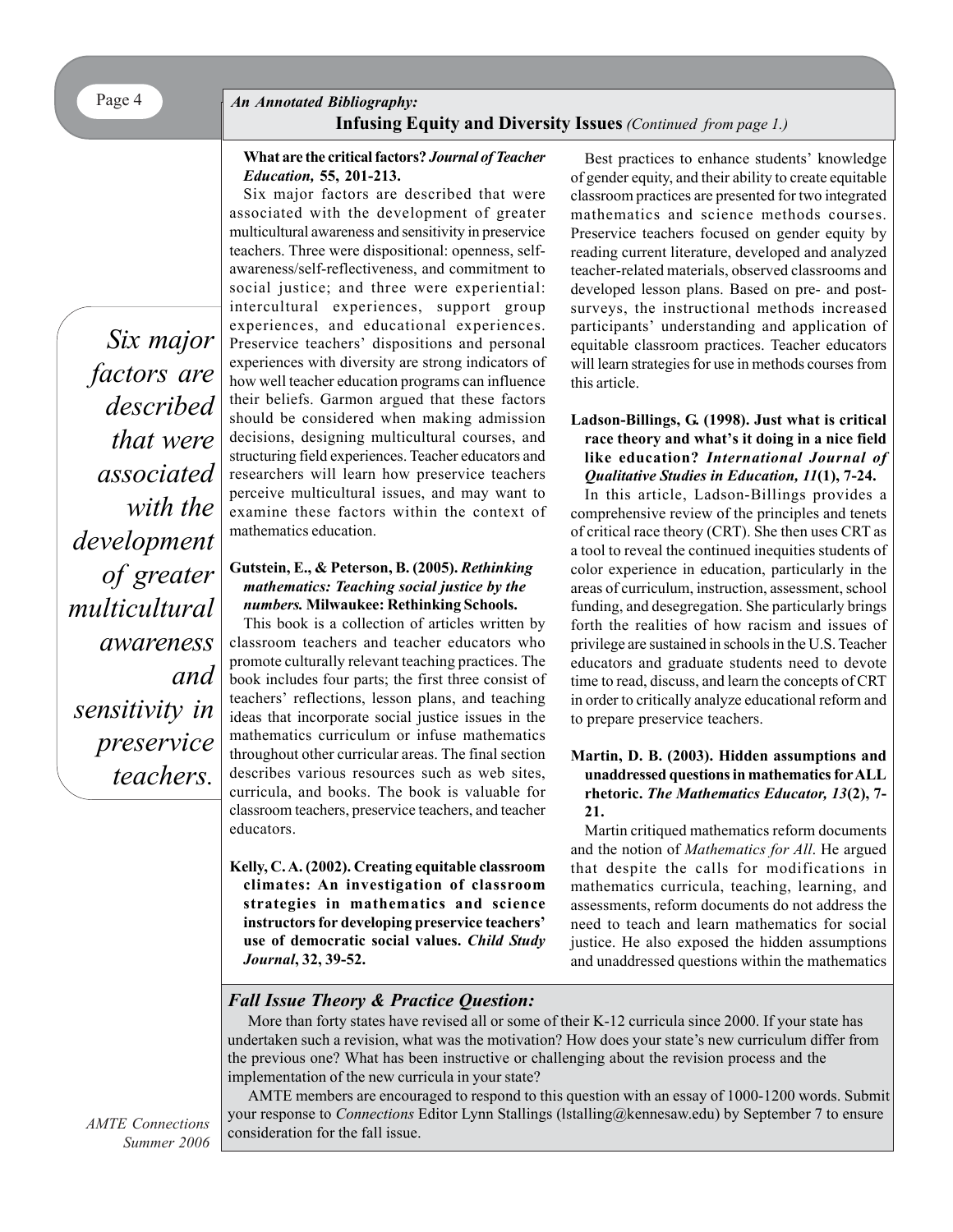Page 5

for all rhetoric such as the marginalization of equity issues within mathematics education research and the restrictive definitions of equity. Teacher educators, researchers and graduate students can benefit from this critical analysis of equity in mathematics education.

#### **Marx, S. (2001). How whiteness frames the beliefs of white female pre-service teachers working with English language learners of color. Paper presented at annual meeting of the American Educational Research Association, Seattle, Washington.**

Marx reported her research of nine White female preservice teachers' beliefs about English speaking children of color. Using critical race therapy, Marx sought to help participants identify instances and become aware of the affects of White racism and Whiteness on their beliefs. Marx described four ways the preservice teachers' beliefs were influenced and the challenges of moving the students to greater awareness and becoming better teachers. Seven of the nine preservice teachers moved to a point where they became aware of how White racism influenced their beliefs and how these beliefs impacted children. Teacher educators are provided with insights into preservice teachers' beliefs about diversity and methods to intervene to influence these beliefs.

#### **Moschkovich, J. N. (1999). Understanding the needs of Latino students in reform-oriented mathematics classrooms. In L. Ortiz-Franco, N. G. Hernandez, & Y. De La Cruz (Eds.)** *Changing the faces of mathematics: Perspectives on Latinos***.****(pp. 5-12). Reston, VA: NCTM.**

Moschkovich examined whether the emphasis on communication and collaborative work in reformoriented mathematics classrooms create barriers for Latino students to participate and learn in mathematics classrooms. She argued that Latino students are often placed in mathematics classrooms based on their English proficiency, not based on their mathematics knowledge and this can lead to repetition and boredom. Four strategies to guide mathematics instruction for Latino students are offered. Preservice teachers can read and discuss the recommendations in class and incorporate them into their lesson plans.

#### **Reyes, L. H., & Stanic, G. M. A. (1988). Race, sex, socioeconomic status, and mathematics.** *Journal for Research in Mathematics Education, 19***(1), 26-43.**

Reyes and Stanic make the case that factors of race, sex, and socioeconomic status (SES) should not be examined in isolation when considering the

differential performance in mathematics among groups of students. A model is presented that includes five factors to explain differences in mathematics achievement: societal influences, school mathematics curricula, teacher attitudes and achievement-related behavior, and classroom processes. Authors conclude that research is needed to understand certain elements of the models and the causal connections among the factors. Teacher educators and researchers can use the model to conceptualize their research and discuss how equity research in mathematics education has progressed over the years.

#### **Secada, W. G. (1989). Agenda setting, enlightened self-interest, and equity in mathematics education.** *Peabody Journal of Education, 66***(2), 22-56.**

Secada distinguished between equity and enlightened self-interest when developing an agenda for equity in mathematics education. He argued that our enlightened self-interest must ensure adequate mathematics preparation of women, minorities, and the poor. Secada described several points in which the agendas developed from a stance of equity versus one of enlightened self-interest may diverge and overlap and concluded with three ways that setting an agenda might proceed. This article is appropriate for teacher educators, researchers, and those who set agendas in mathematics education.

#### **Simms, J., Reynolds, T., Padwa, L, Roeder, J., Rector, L., Gromko, M., Anderson, K., Jones, P., Wick,**

**C., & Shaw, Y.** *Micro-Inequity Skits***. Last retrieved, May 14, 2006, http://www.woodrow.org/ teachers/math/gender/07skits.html**

The *Micro-Inequality Skits* are designed to motivate discussions of gendered inequities in mathematics and science. The authors' offer the use of skits to address and frame particular gender biases in a humorous and non-threatening way. Some skits involve registering for high school math and science courses, discussions during faculty meetings, and classroom interactions. Undergraduate and graduate students can act out the skits as they uncover the subtle, yet common, nuances that perpetuate gender biases in schools and mathematics classrooms.

#### **Sleeter, C. E. (2001). Preparing teachers for culturally diverse schools: Research and the overwhelming presence of whiteness.** *Journal of Teacher Education, 52***(2), 94-106.**

Sleeter synthesized research studies of teacher preparation programs designed to prepare teachers

*(Continued on page 7.)*

*There is now a growing body of literature describing the types of experiences preservice teachers need to think critically about such as issues of race, gender, language, and socioeconomic status*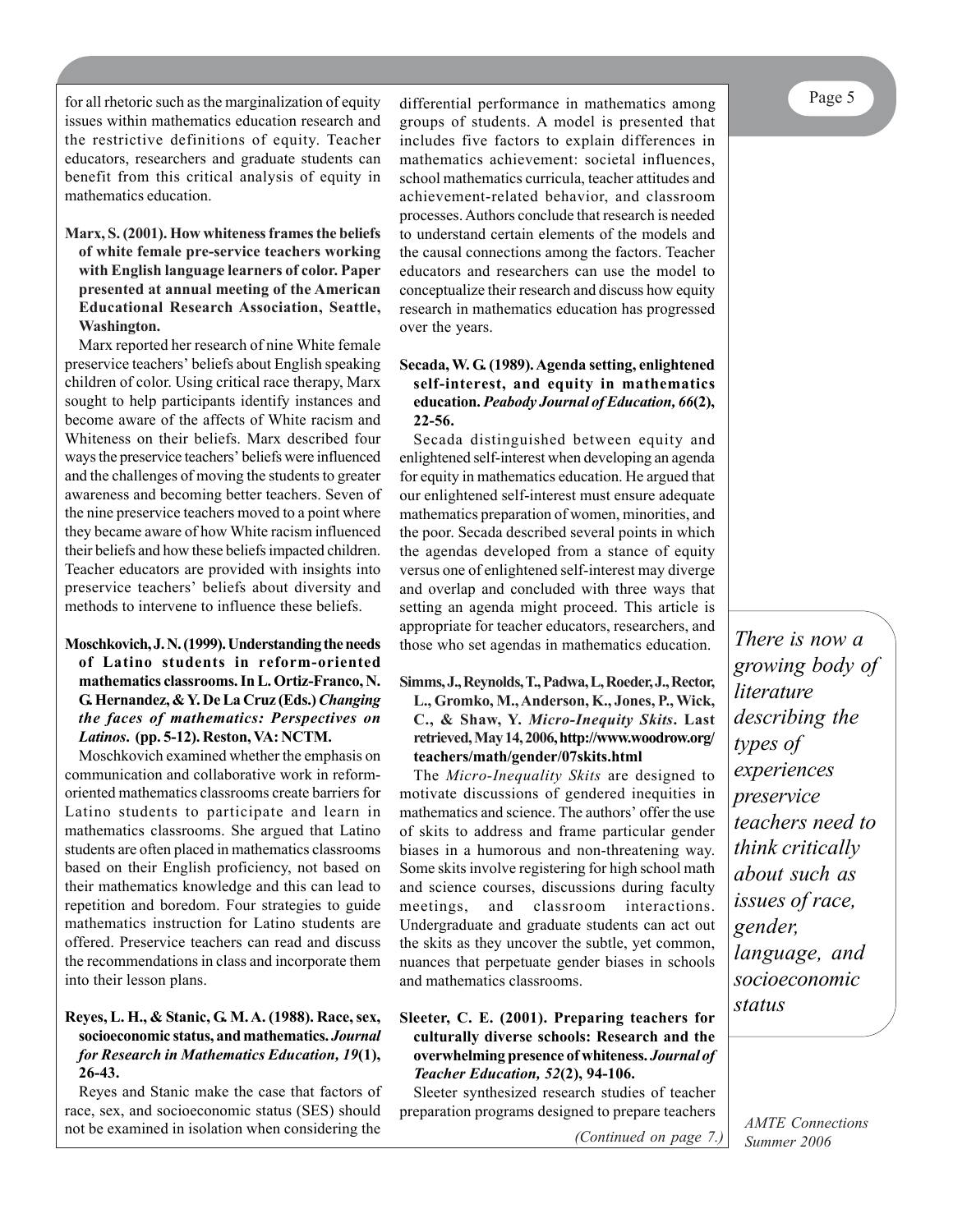## **AMTE 2006 – 2007 Committees and Task Forces**

Each committee has an AMTE Executive Board Memeber as a liaison. Those liaisons are denoted with an asterisk. Committee chairs are denoted with a double asterisk.

#### **STANDING COMMITTEES**

#### *Awards*

Tasks: Solicits nominations and selects AMTE members for awards recognizing outstanding teaching, research, and service in mathematics teacher education.

Tom Bassarear, Keene State University\* Mary Garner, Kennesaw State University Hank Kepner, University of Wisconsin-Milwaukee

Winnie Peterson, Kutztown State University Barbara Reys, University of Missouri Kate Riley, California Polytechnic State University Jeffrey Wanko, Miami University-Oxford\*\*

#### *Constitution and By-laws*

Tasks: Revisits the constitution and by-laws making suggestions and changes as needed.

Janet Caldwell, Rowan University\*\* Ginny Keen, Wright State University Travis Olson, University of Missouri Al Otto, Illinois State University Ingrid Peterson, University of Kansas Sid Rachlin, East Carolina University\*

#### *Membership*

Tasks: Works on issues associated with AMTE membership, including benefits of membership and increasing the number of members (e.g., attract members from our affiliate organizations).

Dana P Franz, Mississippi State University Tim Hendrix, Meredith College\*\* Mark Klespis, Sam Houston State University\* John Lannin, University of Missouri Travis Olson, University of Missouri Paola Sztajn, University of Georgia Jane Wilburne, Pennsylvania State University Harrisburg

#### *Nominations and Elections*

Tasks: Solicits nominations and compiles a slate of nominees; prepares the content for the ballot

Jennifer Bay-Williams, University of Louisville\* Michaele Chappell, Middle Tennessee State University

Terry Crites, Northern Arizona University Co Di Fi, University of North Carolina at Greensboro

Bill Speer, University of Nevada, Las Vegas\*\*

#### Tad Watanabe, Kennesaw State University *Nominations and Elections (continued)*

#### *Organization Connections Committee* Tasks: Formalizes and extends relationships with other professional societies and promotes support for and communication with AMTE Affiliated Groups.

Kathryn Chval, University of Missouri Barbara Dougherty, University of Mississippi\*\* Carol Marinas, Barry University Susann Mathews, Wright State University\* Robert Stein, Cal State University San Bernardino Tamas Szabo, Weber State University Jeremy Winters, Middle Tennessee State University

#### *Technology*

Tasks: Recommends policy related to the AMTE website, NTLI, and technology issues.

Christine Browning, Western Michigan University

Oscar Chavez, University of Missouri

Suzanne Harper, Miami University

Gary Martin, Auburn University\*

Maggie Niess, Oregon State University\*\*

Bob Ronau, University of Louisville

Marcia Weinhold, Purdue University

#### **TASK FORCES**

#### *Mentoring Task Force*

Purpose: to seek ways to mentor new faculty and doctoral students in teaching, scholarship, and professional responsibilities while networking with other mathematics teacher educators.

Tom Bassarear, Keene State University\* Gail Burrill, Michigan State University\*\* Tim Hendrix, Meredith College Judy Covington, Lousiana State University Chris Rasmussen, San Diego State University Viji Sundar, Cal State University Stanislaus

#### *Teaching Resources Task Force*

Purpose: to identify essential readings in the field of mathematics teacher education and to communicate critical books, journals, and documents to the membership and other interested individuals.

Mary Margaret Shoaf, Baylor University Susan Friel, University of North Carolina at Chapel Hill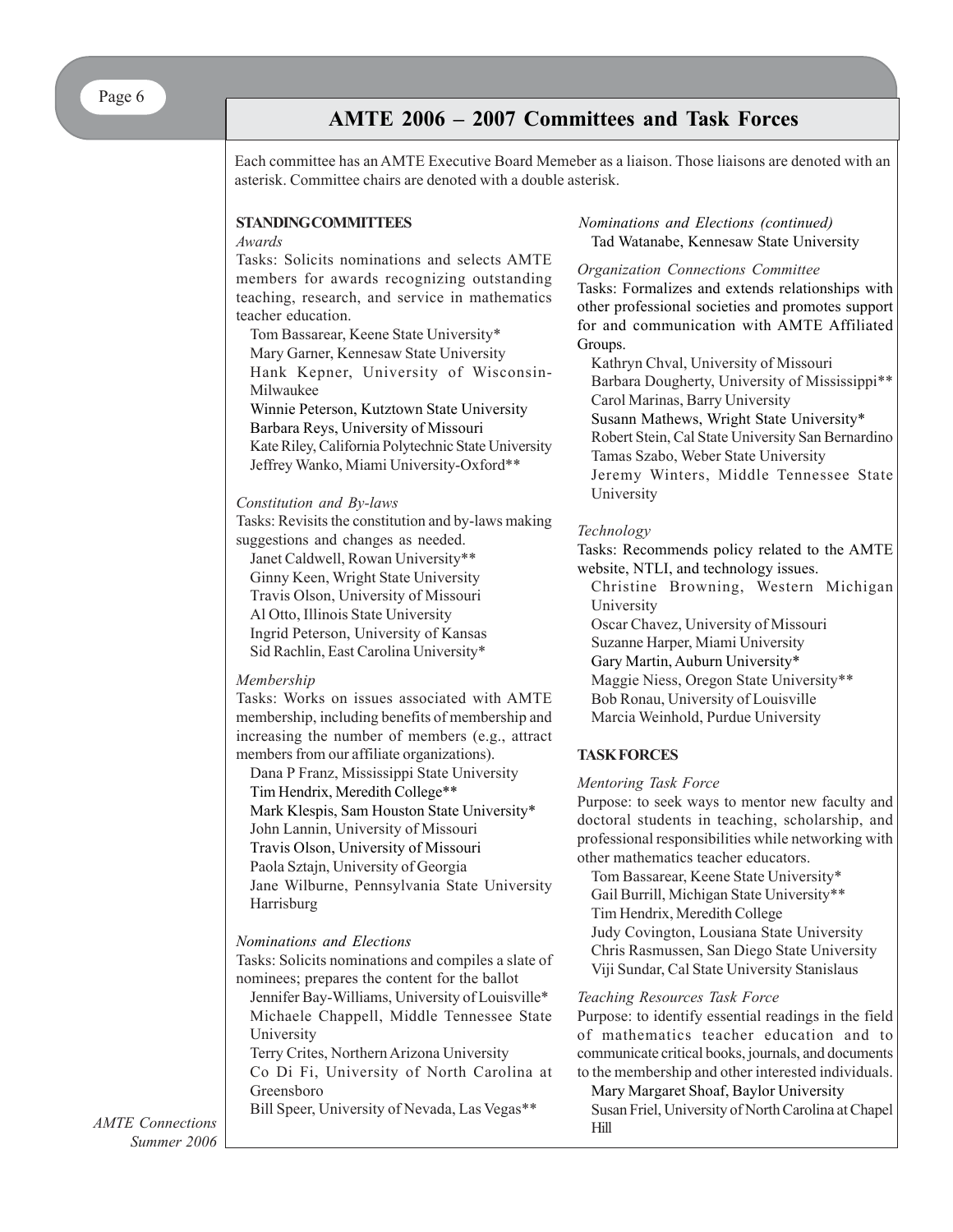Peg Smith, University of Pittsburgh Tom Bassarear, Keene State University M. Lynn Breyfogle, Bucknell University Amy Roth McDuffie, Washington State-Tri Cities Kathy Morris, Sonoma State University *Teaching Resources Task Force (continued) TE-MAT Task Force (continued)*

#### *TE-MAT Task Force*

Purpose: to establish procedures for identifying and reviewing mathematics professional development materials, with the understanding that the reviews will be considerably briefer than those currently in TE-MAT, and will be limited to describing rather than evaluating the materials.

Jennifer Bay-Williams, Kansas State University David Pugalee, University of North Carolina, **Charlotte** 

## Executive Committee Francis (Skip) Fennel, McDaniel College Bill Bush, University of Louisville Virginia Bastable, Mount Holyoke College Madeleine Long, AAAS Judith Mumme, West Ed

#### Field Testers

JoAnn Cady, University of Tennessee/Knoxville Linda Crawford, Augusta State University Betsy Darken, UT-Chattanooga University Michael Gilbert, Eastern Washington University Sue Brown, University of Houston Clear Lake Lisa Carboni, Duke University

#### *(White, continued from page 5.)*

to teach in multicultural schools. She argued that most programs focus on addressing White preservice teachers' perspectives and experiences with diversity, instead of examining particular strategies to prepare strong teachers. Several areas for further research in teacher education are offered. Teacher educators and graduate students can garner ideas to include in their teacher education programs or research endeavors.

#### **Tate, W. F. (1995). Returning to the root: A culturally relevant approach to mathematics pedagogy.** *Theory into Practice, 34***(3), 166-173.**

Tate explained how traditional mathematics instruction does not meet the needs of most African American students and offered *culturally relevant mathematics pedagogy* as a viable alternative. Examples from a middle school teacher illustrate the components of this pedagogy and how mathematics

is taught within the context of social change and community problem solving. Preservice teachers can read and discuss the ideas and incorporate them in their lesson plans and mathematics lessons.

#### **Tsang, S. L. (1984). The mathematics education of Asian Americans.** *Journal for Research in Mathematics Education***,** *15***, 114-122.**

This article reviewed the available literature on the mathematics achievement of Asian-American students and found that most studies only examined the performance of Chinese American and Japanese American students. Tsang argued that to understand the mathematical learning of all Asian American students, more research is needed to reflect this ethnically diverse community. Teacher educators can become cognizant of the various cultures of Asian American students and the challenges they may face in learning mathematics.



#### *CITE's Featured Mathematics Education Article:*

The Effects of Mentor-Supported Technology Professional Development on Middle School Mathematics Teachers' Attitudes and Practice Bonnie Swan and Juli Dixon, University of Central Florida

CITE is an online, peer-reviewed journal, available at http://www.citejournal.org. This journal is jointly sponsored by five professional associations, including AMTE, AETS, NCSS-CUFA, CEE, and SITE. The journal's online medium also allows authors to demonstrate the technologies about which they are writing, including video and audio segments, animation, virtual reality, Web links, and simulations. The mathematics education editors of the *CITE* are Iris Johnson (johnsoid@muohio.edu) and Ginny Keen (ginny.keen@wright.edu).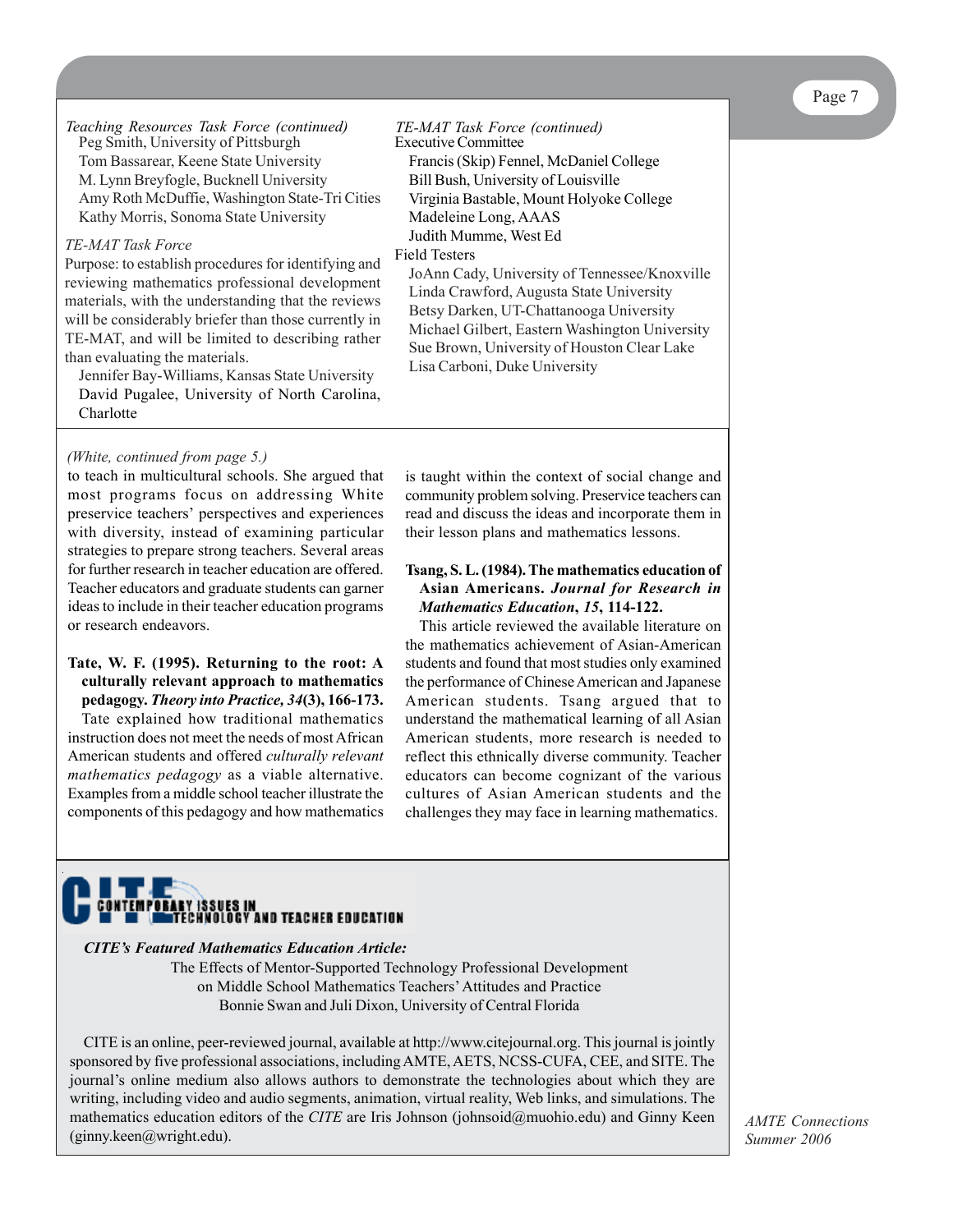## **The Essentials of Effective Alternative Teacher Education Programs**

*Mathematics teacher shortages nationwide mean that mathematics teacher educators are being asked to provide nontraditional programs to prepare students for certification. What are the essential parts of preparation for initial licensure? What are the core components of successful programs? What are your recommendations for a colleague charged with developing such a program?*

#### *Response by Clara Nosegbe (cnosegbe@gsu.edu) and Becky Patterson, Georgia State University*

One goal of education is producing students who are able to reason and think critically in order to enhance the quality of living for everyone. At the foundation of this goal is the production of teachers who are able to understand how to develop, utilize, and adapt curricula in ways that meet the needs of students (Darling-Hammond, 2005). Effective instruction within a performance-based classroom may be undermined by the "pedagogy of poverty," which Haberman (1991) describes as instruction based on control and basic skills rather than education and critical thinking. Teacher education programs must perform a balancing act involving politics, the tension between practice and research, and the educational needs of all children. In this paper, we examine the work done at our university in providing a quality alternative teacher preparation program in middle grades mathematics and science.

Candidates of the alternative preparation program in Middle Childhood Education Teacher Education Environment in English, Mathematics, Science, and Social Studies (MCE TEEMS) will be able to meet the Georgia Professional Standards Commission requirements for a Master's degree and initial teaching certificate in Middle Childhood Education with a concentration in Mathematics and Science. In meeting the university's requirements for this graduate program, MCE TEEMS students also become proficient in technology usage and integration into instruction, and become knowledgeable of the professional ethical standards for certification and employment. Our program focuses on field experiences in low-achieving schools, thus providing opportunities for students to critically reflect on their contributions to improving achievement of all middle grades students. MCE TEEMS stresses the importance of multicultural education and educating children with special needs.

Curriculum reforms are taking place all over the country, and professional development schools and institutes are being developed to ensure that teachers' content knowledge and skills are continually being strengthened and updated (Loucks-Horsley, Love, Stiles, Mundry, & Hewson, 2003). MCE TEEMS requires knowledge in the specified content areas for middle grades and requires four graduate level content courses. Although content knowledge is helpful in the classroom, it cannot be truly effective without pedagogical practice of that knowledge. MCE TEEMS relies heavily on pedagogical preparation (Wilson, Floden, & Ferrini-Mundy, 2002), including instructional methods, learning theories, educational measurement and testing, educational psychology, and foundations of education. Subject matter is explored within the context of teaching and learning.

Theory and research cannot adequately prepare our students in the teacher education program without being put into practice. Darling-Hammond (2006) asserts that "teachers need highly refined knowledge and skills for assessing pupil learning and they need a wide repertoire of practice-along with the knowledge to know when to use different strategies for different purposes" (p. 304). During the summer field experience, students are enrolled in a diversity course and a reading course while working with children in grades 4-8. For MCE TEEMS students, these field experiences provide opportunities for (a) one-on-one tutoring of at-risk students, (b) whole-class instruction, (c) observations of effective teaching practice and critical reflection, and (d) collaboration with peers and experienced educators. Student teaching is the culminating experience in this teacher education program. It is a natural extension of methods courses and previous practicum experiences. It asks students to apply various aspects of their professional education preparation in a school setting over an extended period of time. During student teaching, students participate in on-site planning and debriefing sessions with cooperating teachers, videotape their own lessons in order to improve their classroom practice and instructional techniques, and practice classroom management techniques. Throughout these field experiences, each student works with a university supervisor who provides feedback and evaluation.

MCE TEEMS coursework incorporates fieldbased assignments that address cultural diversity and the use of culturally relevant pedagogy.

*education programs must perform a balancing act involving politics, the tension between practice and research, and the educational needs of all children.*

*Teacher*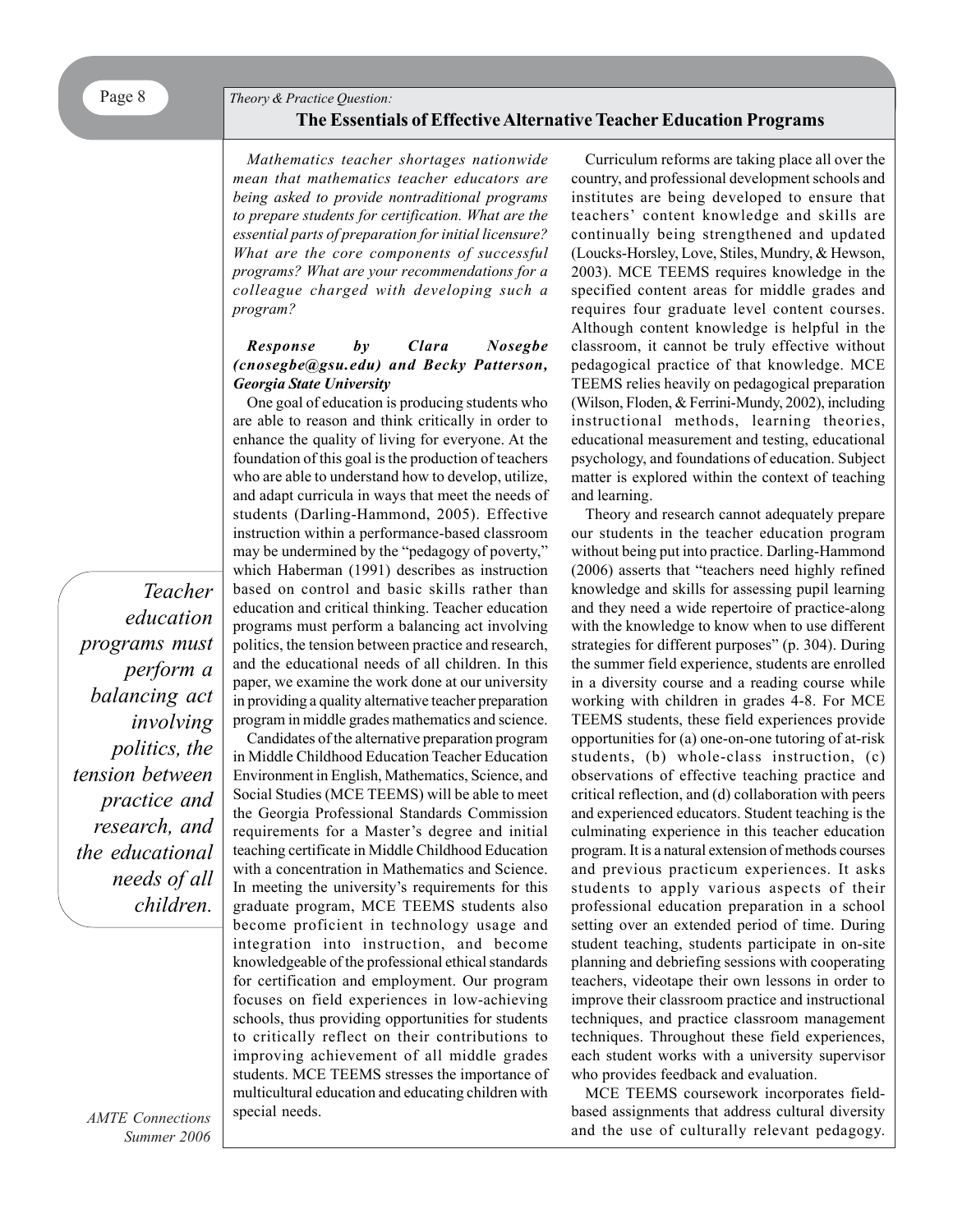Page 9

Culturally relevant pedagogy acknowledges that a teacher's culture (a) influences classroom dynamics, (b) infuses course content with perspectives that are relevant to students' cultural backgrounds, and (c) adopts and adapts teaching styles that recognize how culture affects student learning (Foster, 1995; Hilliard, 1992). The diversity content in the summer activities and throughout the ongoing professional development seminars stresses the importance of a teacher's attitudes and beliefs about diversity on the classroom climate. Each student in MCE TEEMS completes an action research project on his or her impact on student learning in the classroom during the student teaching experience. This allows for yet another opportunity for students to incorporate theory into practice. Course and program assessments are guided by the standards of the National Council of Teachers of Mathematics, the National Middle School Association, the National Board Professional Teaching Standards, and the Interstate New Teacher Assessment and Support Consortium. Candidates develop lessons grounded in these standards and the Georgia Performance Standards (Georgia's newly adopted curriculum standards).

Mentoring within the MCE TEEMS program keeps our retention levels high. Our program is designed to meet the needs of both students embarking upon their first career and those transitioning into a new life's work. Information, experiences, and skills are shared with our students by contact with graduates of other TEEMS programs in the college, retired educators, university faculty, and current practitioners (Mullen, Cox, Boettcher, & Adoue, 2000). This relationship is a strong complement to the theory provided in MCE TEEMS coursework.

A successful teacher education program must provide students with all up-to-date, innovative methodologies, strategies, and techniques needed for the  $21<sup>st</sup>$  century. First and foremost, students must be competent in their chosen field of study. There can be no guesswork when imparting knowledge and understanding to the students we serve. A successful teacher education program must explore instructional delivery styles that will match the learning abilities of all learners. Such a program must provide in-depth approaches and strategies in the area of student classroom management and discipline. Finally, a successful teacher education program must teach teachers how to effectively use student assessments and evaluations to promote student learning.

#### **References**

Darling-Hammond, L. (2005). New standards and old inequalities: School reform and the education of

African American students. In J. E. King (Ed.), *Black Education: A Transformative Research and Action Agenda for the New Century* (1st ed., pp. 197-223). Washington, DC: Lawrence Erlbaum. Darling-Hammond, L. (2006). Constructing 21st-

century teacher education. *Journal of Teacher Education, 57*(3), 300-314.

- Foster, M. (1995). *African American teachers and cultural relevant pedagogy*. New York: Macmillan.
- Haberman, M. (1991). The pedagogy of poverty versus good teaching. *Phi Delta Kappan, 73*, 290- 294.
- Hilliard, A. G. (1992). Behavioral style, culture and teaching and learning. *Journal of Negro Education, 61*(3), 370-377.
- Loucks-Horsley, S., Love, N., Stiles, K. E., Mundry, S., & Hewson, P. W. (2003). *Designing professional development for teachers of science and mathematics* (2nd ed.). Thousand Oaks: Corwin.
- Mullen, C. A., Cox, M. D., Boettcher, C. K., & Adoue, D. S. (Eds.). (2000). *Breaking the circle of one*. New York: Peter Lang.
- Wilson, S. M., Floden, R. E., & Ferrini-Mundy, J. (2002). Teacher preparation research: An insider's view from the outside. *Journal of Teacher Education, 53*(3), 190-204.

#### *Response by Linda Reichwein Zientek (***zientek@alpha1.net),** *Theresa Wahrmund, and Becky Garlick, Blinn College*

Researchers have concluded effective alternative teacher certification (ATC) programs should contain: (1) academic preparation, (2) mentoring, (3) field-based experiences, (4) group preparation, and (5) collaborations between educators of all levels (Ruckel, 2000). Teacher preparation now extends beyond universities to include ATC programs offered at regional service centers, community colleges, and for-profit agencies. Blinn College in Brenham, Texas is just one of many community colleges preparing teachers. The Blinn College Teacher Education Alternative Certification Host (TEACH) program was created as "a cooperative effort between Blinn College and the school districts in its service area to provide quality, affordable secondary alternative teacher certification to assist in meeting area school districts' personnel needs" (Garlick, 2006, p. 1). In Texas, ATC programs follow the State Board for Educator Certification's (SBEC) research-based guidelines for developing effective teacher preparation programs.

In a review of research, Allen (2003) concluded *(Zientek, continued on page 10.)*

*Mentoring within the program keeps our retention levels high.*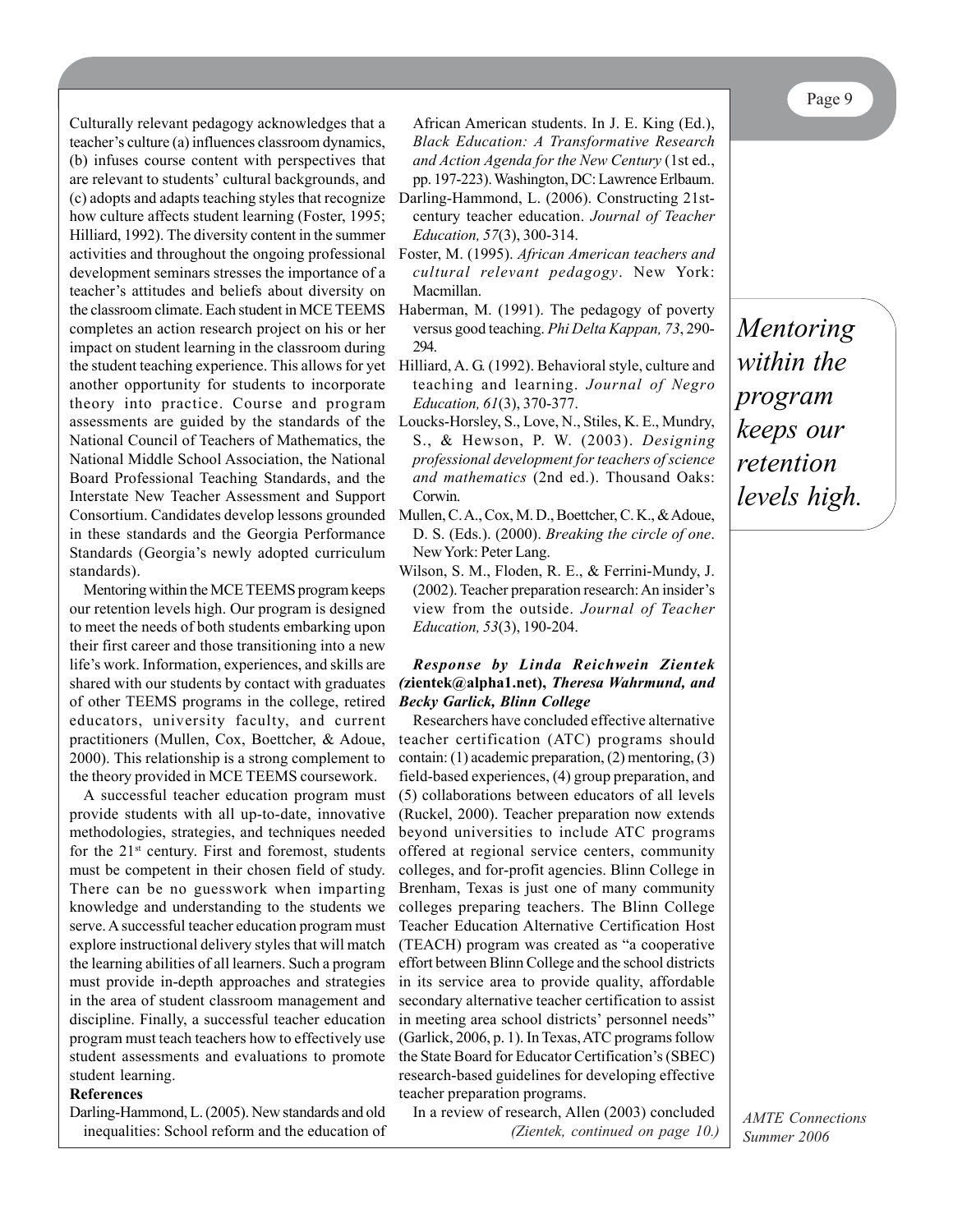#### *Theory & Practice Question:*

### **The Essentials of Effective Alternative Teacher Education Programs**

#### *Response by Zientek (Continued from previous page.)*

*No level of content knowledge can make up for a chaotic classroom.*

content knowledge was important for effective teaching but that results were inconclusive on the need for holding a major in the teaching area. Allen corroborated findings by Monk (1994) who found a possible threshold effect around five mathematics courses. While few would debate the importance of content knowledge, a discussion continues on the impact pedagogy courses have on teacher effectiveness (Allen, 2003; Monk, 1994; Wilson, Floden, & Ferrini-Mundy, 2002). Despite the lack of conclusive research, theory courses have been linked to teacher attrition (SBEC, 2003). Monk (1994) determined mathematics education courses had a positive impact on teacher effectiveness. Another study by Zientek (2006) found that teacher's perceptions of preparedness were impacted by whether or not programs included instruction in curriculum design, lesson planning, assessments, multidiversity, and classroom management.

Pedagogical training should address the cognitive development of the learner including (a) limitations of the developing brain, (b) how teaching objectives are impacted by cognitive stage development, (c) an awareness of the general adolescent or preadolescent nature of their students, and (d) an understanding of what engages the learner. In an effort to boost student retention, the National Association of School Psychologists (2003) "recommends that educational professionals . . . adopt age-appropriate and culturally sensitive instructional strategies that accelerate progress in all classrooms" (p. 4).

Pedagogical training should also include instruction in classroom management. Meister and Melnick (2003) found beginner teachers were concerned about behavioral management and meeting the needs of a diverse student population. Teacher candidates must become familiar with strategies to manage their students, their time, and their resources allowing for more time for teaching, rather than managing and disciplining students. More time engaged on learning will result in an increase in student achievement (Aronson, Zimmerman, & Carlos, 1998).

Mentoring should also be included in effective ATC programs (Humphrey & Wechsler, 2005; Zientek, 2006). The Texas Beginning Educator Support System (TxBESS) was established to provide support for beginning teachers in the form of standards-based preparation for mentor teachers

(SBEC, 2005). Collaborations are created with school districts and teacher preparation programs. A support team comprising the principal, a mentor teacher, and a representative from the teaching program is created, and criteria for mentors are established. Ongoing support and training for the mentors result in support for interns throughout the school year. The Blinn College TEACH program takes mentoring one step further by requiring principals or assistant principals to complete training designed to help them better support their first year teaching interns. Principals are asked to consider scheduling, number of preparations, and involvement in extracurricular activities. Additionally, they are given guidelines on providing feedback, including multiple informal walk-throughs (Garlick, 2006).

Effective ATC programs also include field-based experiences. Parkay (1982) found that field experience impacted effectiveness in the classroom. Zientek (2006) found teacher's perceptions of preparedness depended upon field-based experiences. Results from the National Schools and Staffing Survey support the notion that field-based programs are important, with teachers who did not receive student teaching, classroom observations, or feedback leaving the profession at higher rates (SBEC, 2003).

Recommendations to a colleague developing a program would include establishing entrance and exit requirements, pedagogy and content courses, as well as including field-based and mentoring components in the program. One entrance requirement of the Blinn College TEACH program is an on-campus interview to determine candidate's suitability for the teaching profession. The interview committee comprises Blinn instructors from both the pedagogy and mathematics courses as well as representatives from school districts. The school district representative, who is usually the principal or assistant principal, often takes this opportunity to screen teacher candidates for prospective jobs in his or her school district. In addition to the interview, applicants must have a bachelor's degree with an overall GPA of 2.5 or higher and a 2.5 or higher GPA in 12 hours of approved mathematics courses, which include statistics and calculus. Teachers must complete and demonstrate mastery in their content training by obtaining a 75% or higher average in the program's mathematics course. Other exit requirements include passing all required state

*(Zientek, continued on page 14.)*

*AMTE Connections Summer 2006*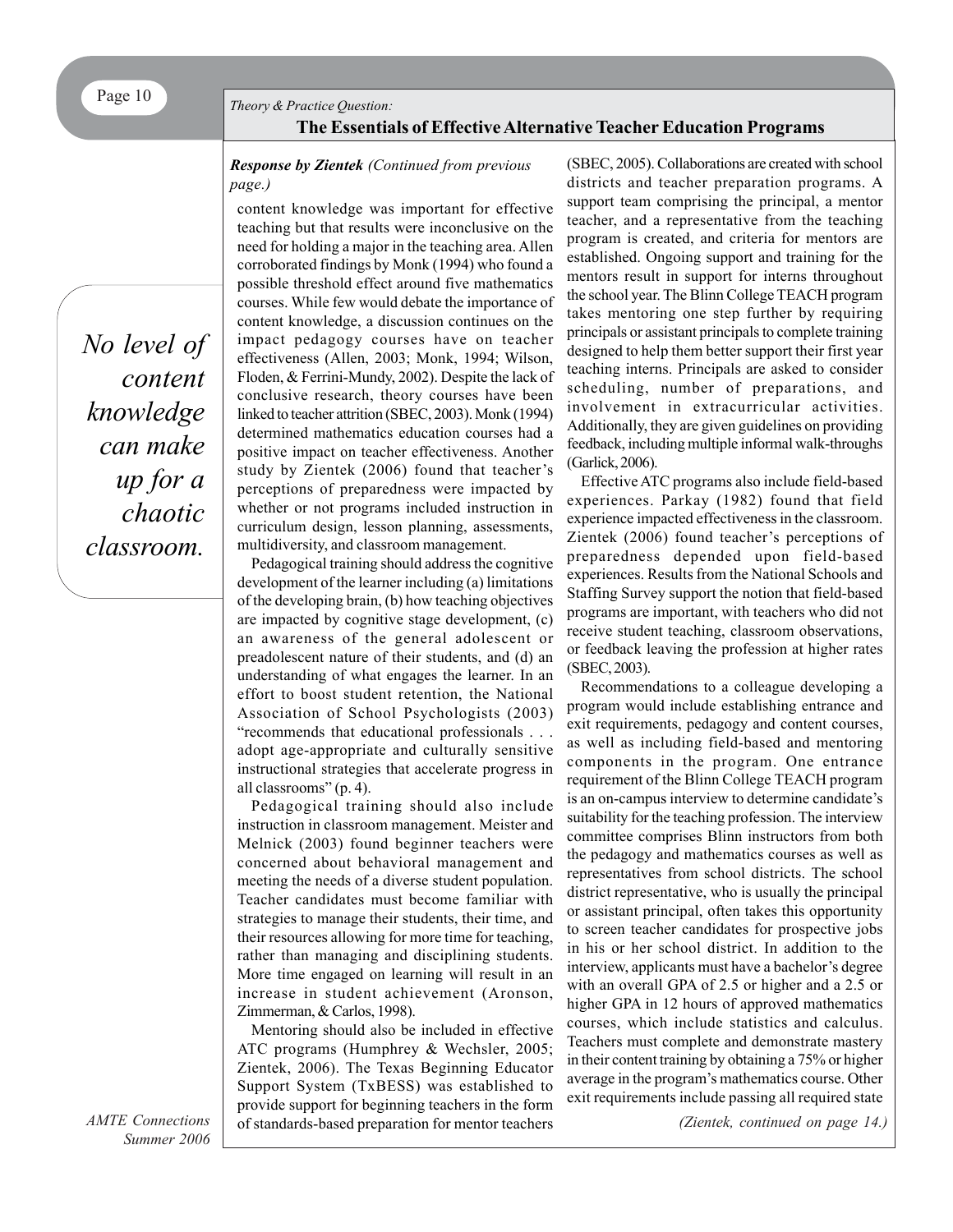*AMTE Affiliate News:* Page 11

**UN-Math** 

#### **AMTE Affiliate Local Conferences**

#### *by Tamas Szabo, Weber State University, tszabo@weber.edu*

I will share some experiences of organizing the Utah Association of Mathematics Teacher Educator's annual conferences of UAMTE, the Utah affiliate. While this model may not fit all affiliates' needs, I hope it will be a useful starting point for others. We have made improvements for six years, and we have met annually since 2001 with increasing attendance each year.

Some AMTE affiliates hold their conferences in conjunction with other meetings, but we have decided to have a separate day (the last Saturday of every February, unless there is a conflict) for the UAMTE annual conference. The location usually is the institution of the president-elect, who is charged with organizing the conference. Utah's geography allows everyone to reach any of the conference locations within a three-hour drive; those living near Salt Lake City have a one-hour drive.

The conference runs for a whole day (about 8:00 AM to 4:00 PM) and has the goals of providing Utah mathematics teacher educators opportunities to share their current work and form discussion groups around statewide issues of current interest. The registration fee is \$30, which includes membership in UAMTE, and covers all the expenses of the conference. Participants and members of the organization are mostly mathematics teacher educators, but school district representatives and graduate students attend too. The program of the conference has usually four main parts, as well as the lunch, coffee breaks, and the welcome address of university dignitaries.

**Keynote Address:** We invite out-of-state mathematics educators of excellence to make presentations, and provide some information about other states' problems with training mathematics teachers. In 2006, UMTE was fortunate to have Randy Phillip from San Diego State University as our keynote speaker.

**Research Sharing Session:** For the first few years of the conference, we had hour-long research talks in parallel sessions, but we found a format that fits our needs better. We spend an hour together where everybody describes his or her current research interest in a couple of minutes. This can be done with no preparation, and sparks a lot of further discussions when people with similar interests find each other. Having this session means that the discussions that begin in this session can continue over lunch.

**Business Meeting:** Like every organization, we have to elect our officers, approve our budget, and so forth. This business usually takes a short time after lunch or during dessert, and is the last time the whole group is together in the same room.

**Discussion Groups:** Topics are selected before the conference by the organizing committee based on members' suggestions, and are in the printed program. Usually we have two parallel sessions, one targeting elementary teacher training and another at the secondary level. Some recent topics have been "student teaching," "capstone courses," "technology in the methods and technology courses," "prerequisites and sequencing of mathematics for elementary teachers courses," and many other similar topics over the years. Sometimes UAMTE prepares a position statement after such a discussion session and forwards it to legislators.

The day of the UAMTE conference is one I look forward to every year and sacrifice a Saturday for without hesitation. The conference has value beyond the actual presentations and discussions. It provides face-to-face interaction with our closest colleagues, opportunities to initiate collaborations, and friendships. Out-of-state visitors are welcome, so if you happen to be around, stop by and check it out for yourself.

> **NCTM's** *ON-Math* is an electronic journal designed exclusively for publication on the web. The mission of the journal is to "provide a wide range of ideas for learning and teaching mathematics at any

level." This NCTM member benefit will be publicly available through June 2007 so that mathematics educators can share it with their students.

*ON-Math* is a refereed journal and is currently soliciting submissions. More information on the journal, including writing guidelines and past issues, is available at www.nctm.org by clicking the *ON-Math* logo near the bottom of the page or at http://my.nctm.org/ eresources/journal\_home.asp?journal\_id=6**.** Contact *ON-Math* editor Doug Brambaugh (brumbad@pegasus.cc.ucf.edu) or NCTM liasion Sandy Berger (sberger@nctm.org) if you have questions about the journal.

*Congratulations to AMTE's newest affiliate, the Tennessee Association of Mathematics Teacher Educators!*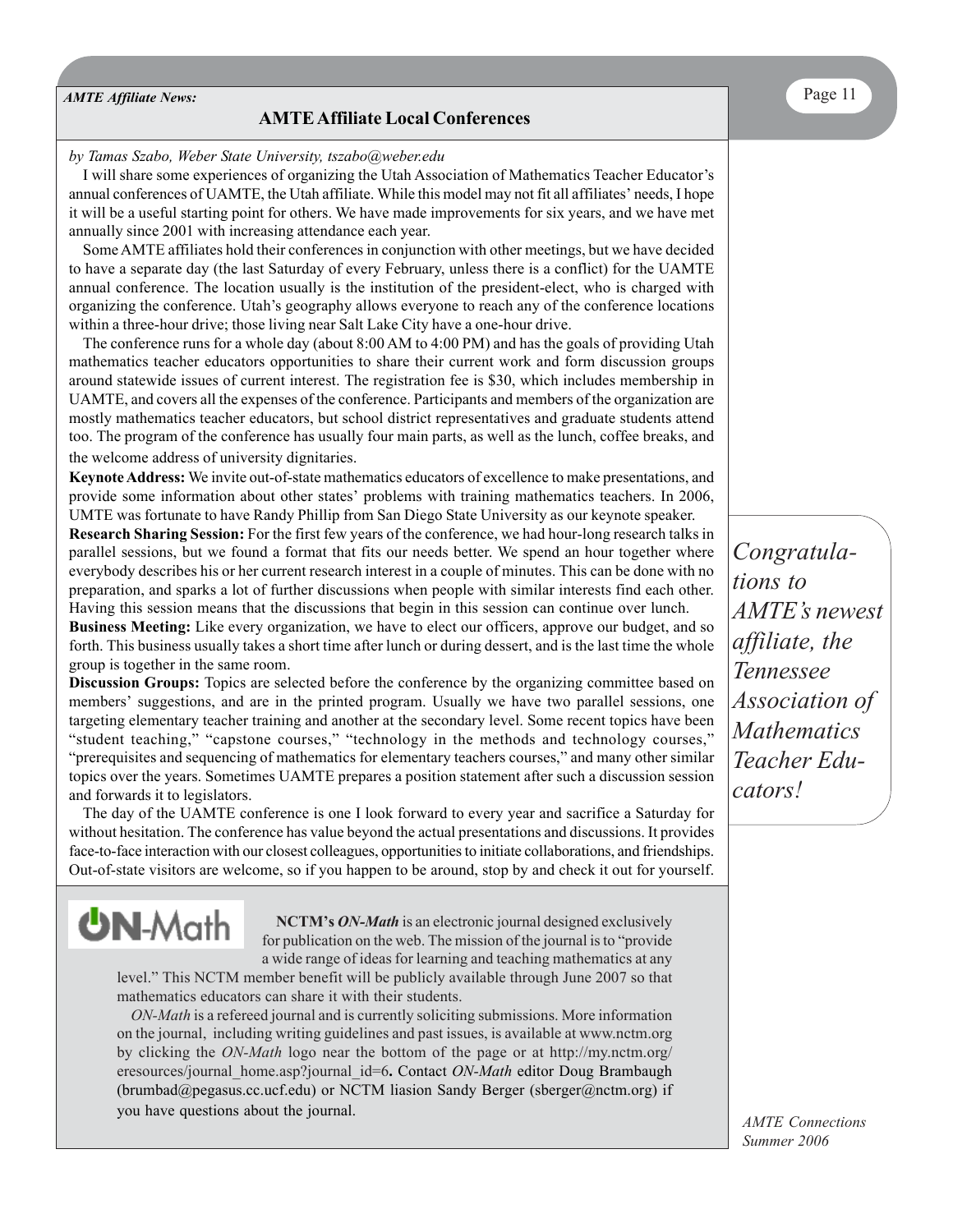*Studying Teacher Education: The Report of the AERA Panel on Research and Teacher Education.* Marilyn Cochran-Smith & Kenneth M. Zeichner (Eds). (2005). Mahwah, NJ: Lawrence Erlbaum. 804 pp. + vii. ISBN 0-8058-5592-0 \$79.95 (pb).

#### *by Karen B. Cicmanec, Morgan State University*

What is known about who is planning to teach mathematics? What criteria may be used to select the best math teacher among those qualified to teach? What do we know about who is leaving mathematics teaching and who remains in the professional pipeline? What are the components of a good mathematics teacher preparation program? There is growing interest among researchers, practitioners, and policy makers in finding answers to these challenging questions. The recent NCTM Research Committee call to "establish a research agenda that defines central issues of strategic importance for collective scholarly activity" (NCTM Research Committee, 2004, p. 74) is one example. The 1999 creation of the AERA Panel on Research (Cochran-Smith & Zeichner, 2005) is another. Both groups express an interest in strengthening empirical research on educational issues. So the timing is right for the recent publication of an 804 page paperback book entitled *Studying Teacher Education: The Report of the AERA Panel on Research and Teacher Education* (*Studying Teacher Education*). Comprising this book are analyses of major, peer-reviewed studies that support our understanding of what has been and still needs to be researched in teacher education. This review explores what the AERA Panel has to say to our community of mathematics educators and researchers.

With the overall goals of 1) making sense of what research does or does not say about teacher education and 2) crafting a new research agenda, *Studying Teacher Education* begins with a 36-page executive summary and ends with a final chapter presenting a research agenda for teacher education. Three general chapters provide the reader with a description of the methods used to select from empirical literature published since 1985. The synthesi of research on each major topic includes a discussion of the historical, demographic, and cultural context of the topic; identification, definition, and classification of research questions; brief summary of research findings; and recommendations for future research. At the end of each synthesis is a table listing specifics of the studies reviewed for the synthesis: the authors, date, main question or focus, research method and design, date and source of data collection, descriptions of the participants, and impact of the research.

The AERA Panel carefully articulates the rationale for producing such a large volume. For example, they state that teachers are the most "significant factor in children's learning and the linchpins in educational reforms of all kinds" (Cochran-Smith & Zeichner, 2005, p. 1). The Panel emphasizes that a major focus must be on recruitment, preparation, and retention of teachers and that partnerships among teachers and their colleagues from many fields are needed in order for research to inform practice and policy. The Panel acknowledges that the issues in teacher education are complex; there are disagreements about the purpose of schooling, disparate values and beliefs, and local and state limitations. Among their recommendations, the Panel notes the need for "more research on the impact of preparation in various subject areas on teachers' performance and knowledge as well as on their pupils' learning…in particular, we need research that disentangles the effects of programs from those of subject areas" (p.34).

*Studying Teacher Education* contains information useful for guiding the research of mathematics education students, focusing future research activity, and informing instruction. Because *Studying Teacher Education* is a contemporary collection of well-organized research syntheses, it provides an alternative to repeated searches in educational databases. The following are highlights of the research syntheses that appear most useful to mathematics educators.

**Synthesis 1: Teacher Characteristics: Research on Demographic Profile** (Chapter authors: Zumwalt, K., & Craig. E.)

The focus for this synthesis is on finding answers to who is going into teaching, how they are being prepared, and what entry and career paths are being followed. The most specific, and surprising, information relating to mathematics teaching from the research studies analyzed is that "yearly attrition rates for mathematics and science teachers are near average" (p. 139). The Panel notes a need for more research that explores teacher characteristics and attrition of teachers by school level, subject, race, and ethnicity, and years of service. The Panel also emphasizes the need to address the lag in the collection, release, and analysis of survey data that

*Comprising this book are analyses of major, peerreviewed studies that support our understanding of what has been and still needs to be researched in teacher education.*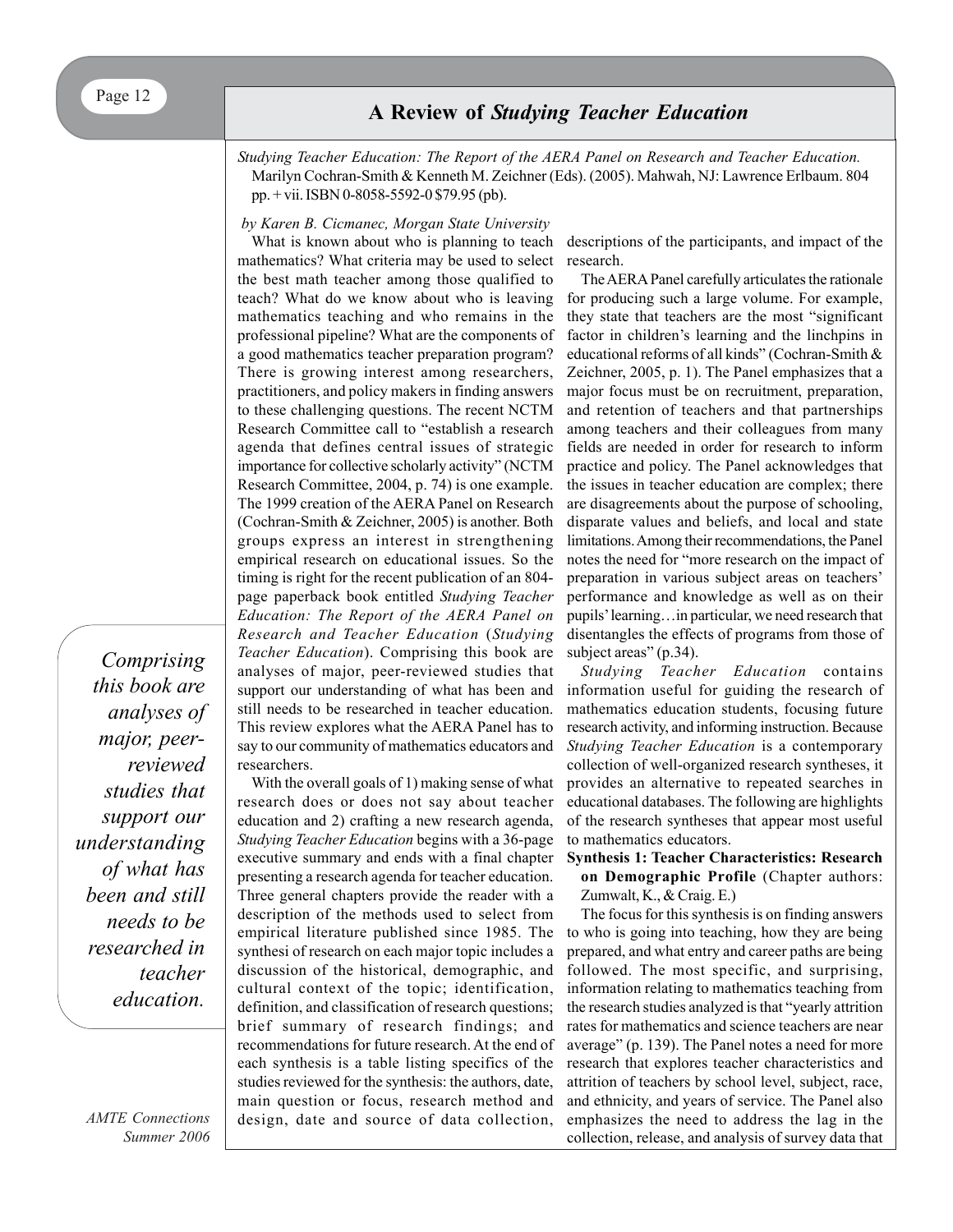provide information about who is in the teaching practices, strategies, and experiences used in teacher pipeline.

#### **Synthesis 2: Teacher Characteristics: Research on Indicators of Quality** (Chapter authors: Zumwalt, K., & Craig, E.)

This chapter focuses on the relationships between teacher demographics and teacher quality. From the synthesis of 88 studies published between 1985-2002, the Panel notes that more research needs to be done to assess how the non-representative distribution of qualified teachers affects the achievement gap and to develop quality indicators that facilitate comparative research. Of specific relevance to mathematics education are data suggesting that less than one-half of mathematics teachers are highly qualified and that alternative routes of producing mathematics teachers do not necessarily produce more teachers with majors in mathematics. The Panel also points out that there needs to be more comprehensive research on teacher characteristics.

#### **Synthesis 3: Effects of Coursework in the Arts and Sciences and in the Foundations of Education**

(Chapter authors: Floden, R., & Meniketti, M.)

In this chapter, more than half of the 40 studies cited indicate a positive link between students' mathematics achievement and their teachers' mathematics-related coursework. This synthesis clearly describes the criteria used to select the studies and the information presented about the studies has the potential to be directly or indirectly useful to other researchers, mathematics educators, administrators, and policy makers.

#### **Synthesis 4: Methods Courses and Field Experiences** (Chapter authors: Clift, R. T., & Brady, P.)

This synthesis addresses the outcomes of teaching methods courses and field experience. Of the 107 studies reviewed, approximately 20 focus specifically on mathematics. These studies were published between 1995 and 2002. Most of the research in this area was conducted by researchers studying their own students. Studies provided "little information about learning to teach secondary subjects such as geometry or algebra, or about how prospective teachers might be strong in one area and weak in another. The mathematics studies provided less information on the contexts or participant demographics than one would hope for when trying to understand the contexts in which teacher education is taking place" (Clift & Brady, p. 319).

#### **Synthesis 5: Pedagogical Approaches in Teacher Education** (Chapter author: Grossman, P.)

The main question directing this synthesis focuses on learning about the instructional

practices, strategies, and experiences used in teacher preparation. The Panel drew 39 studies into this synthesis. In general, the four studies that focus on mathematics explore the use of various video or multi-media materials in the practice, suggesting that more research in this area is needed to help inform mathematics educators. The Panel notes that there is a lack of common understanding or practice when exploring research in this area.

#### **Syntheses 6 & 7: Preparing Teachers for Diverse Populations** (Chapter authors: Hollins, E., & Guzman, M. T.) & **Preparing General Education Teachers to Work with Students with Disabilities** (Chapter authors: Pugach, M. C.)

There is little information in Syntheses 6 or 7 to guide the preparation of mathematics teachers to teach diverse populations and students with special needs, which is additional evidence of a critical need for research in these two areas.

#### **Synthesis 8: Accountability Processes in Teacher Education & Teacher Education Programs** (Chapter authors: Wilson, S., & Youngs, P.)

This synthesis is a must-read for those who are unsure of whether students benefit from having experienced or well-trained mathematics teachers. As in Synthesis 3, convincing evidence is presented in the descriptions of several studies that show student gains in mathematics achievement when students are taught by a fully certified, experienced mathematics teacher. However, Zeichner and Conklin acknowledge the "lack of success in finding empirical support for a particular model of teacher education at the preservice level" (p. 704). More research is needed to validate any such claims about exemplary teacher education programs.

#### **Synthesis 9: Teacher Education Programs** (Chapter authors: Zeichner, K. M., & Conklin, H. G)

Two of the 38 research studies pulled into this synthesis offer information of direct interest to mathematics educators. These studies focus on comparing the attrition of alternatively certified mathematics teachers to traditionally prepared teachers, and on comparing the achievement of students who are taught by traditionally certified mathematics teachers with the achievement of students who are taught by alternatively prepared teachers.

Of particular interest to the mathematics education community are the Panel's recommendations for research. Among the recommendations is the call for research that connects teacher education to student learning. The Panel recommends, for example, research on preparing teachers to successfully teach students of diversity and

*(Continued on page 14.)*

*Less than onehalf of mathematics teachers are highly qualified and alternative routes of producing mathematics teachers do not necessarily produce more teachers with majors in mathematics.*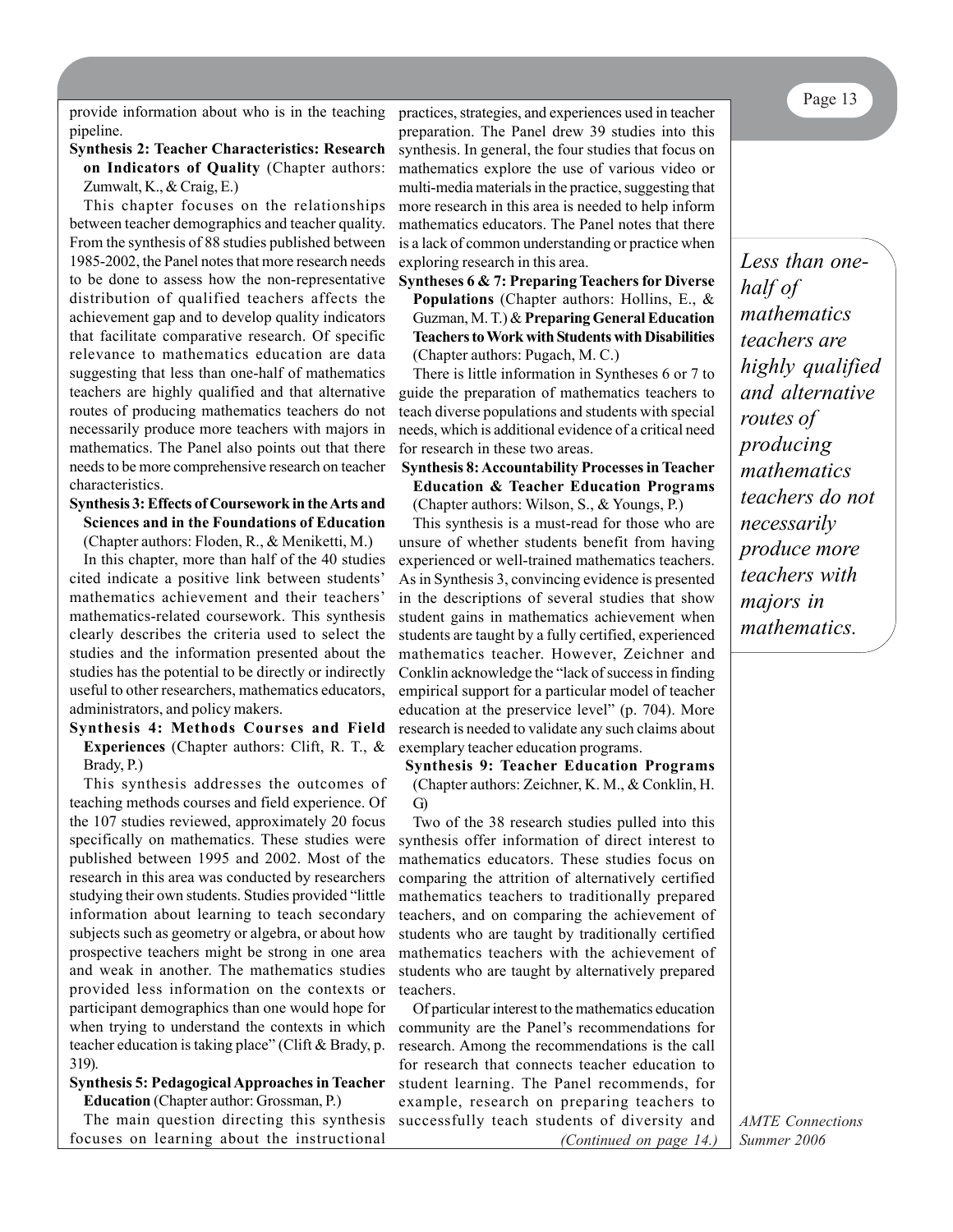#### *(Cicmanec, continued from page 13.)*

research on the recruitment of a diverse teaching force. The Panel believes that a national database on teacher candidates, teachers, and reserve pools would advance the research that is needed. They also recommend that the research on teacher preparation be conducted in various subject areas. As mentioned earlier, the executive summary and the final chapter of *Studying Teacher Education* provide excellent summary information.

Without a doubt, it is difficult for *Studying Teacher Education* to answer many of the questions that pertain to mathematics teacher education. (For example, the questions posed at the beginning of this review remain unanswered.) Although there are minor flaws in the organization (e.g., some tables are not organized alphabetically or chronologically), the report provides an invaluable overview of peerreviewed research on teacher education. While the

#### *(Zientek, continued from page 10.)*

certification exams, recommendation for standard certification by the Blinn College TEACH supervisor, and renewal of their teaching contract.

Because teachers need subject matter knowledge and an understanding of how to impart this knowledge, a content course should be created that integrates content knowledge and teaching techniques. Without training from their certification program, traditional classroom methods will continue while "largely ignoring the processes of mathematics and the fact that mathematical knowledge often emerges from dealing with problem situations" (Thompson, 1992, p. 189). For the Blinn program, pre-calculus and probability concepts are emphasized with TexTEAMS material incorporated into the course. TexTEAMS is a professional development program based on the Texas Essential Knowledge and Skills that allows teachers to extend their knowledge, conceptualize content, and make connections between topics (Charles A. Dana Center, 2004).

The content course should be designed to include various teaching methods while at the same time providing challenging problems to ensure teachers master content knowledge. For mathematics teachers, discussions of appropriate uses of technology as established by NCTM (2000) should be integrated into the course. Prospective teachers should be assessed on content knowledge throughout the semester including on and off campus examinations. Follow-up sessions, administered by experienced teachers, should be

Panel has offered summaries of research outcomes that all may not agree with, the Panel has been careful to articulate the limitations of these summaries, noting that "some of what are considered serious failings in the research on teacher education are more rightly understood as reflections of the field's relative youth and of its history in terms of research priorities and resource allocation" (Cochran-Smith & Zeichner, p. 4).

*Studying Teacher Education* provides teacher educators with an excellent reference to existing research on teacher education and direction for future studies.

#### **References**

NCTM Research Committee (2004). An agenda for research action in mathematics education: Beginning the discussion. *Journal for Research in Mathematics Education, 35*(2), 74-78.

implemented in the summers to reinforce the application of learning theories in the classroom and to learn how to properly integrate the use of manipulatives in classroom instruction.

During teacher training, prospective teacher candidates need practice not only in assessing student performance, but also in providing constructive, meaningful feedback that is so critical to the improvement of knowledge and skills. Wiggins (2004) asserts, "there are fundamental misconceptions about assessment generally and feedback in particular among educators. As I have argued, far too many educators treat assessment as something one does after teaching and learning are over instead of seeing assessment as central to learning" (p. 1). In Blinn's TEACH program, prospective teachers gain assessment knowledge prior to entering the classroom by assessing sample student exams, identifying misconceptions from completed mathematical problems containing common errors, and providing written feedback on how to address these misconceptions in the classroom.

Programs need to be developed that give prospective teachers experience prior to entering the classroom, support during their first years of teaching, along with pedagogy training and content mastery courses to provide new teachers with as much information, skills, and knowledge as possible to succeed in the classroom. As noted by Humphrey, Wechsler, and Hough (in press), research still needs to be conducted on how programs can better be adapted to meet a diverse group of teachers as well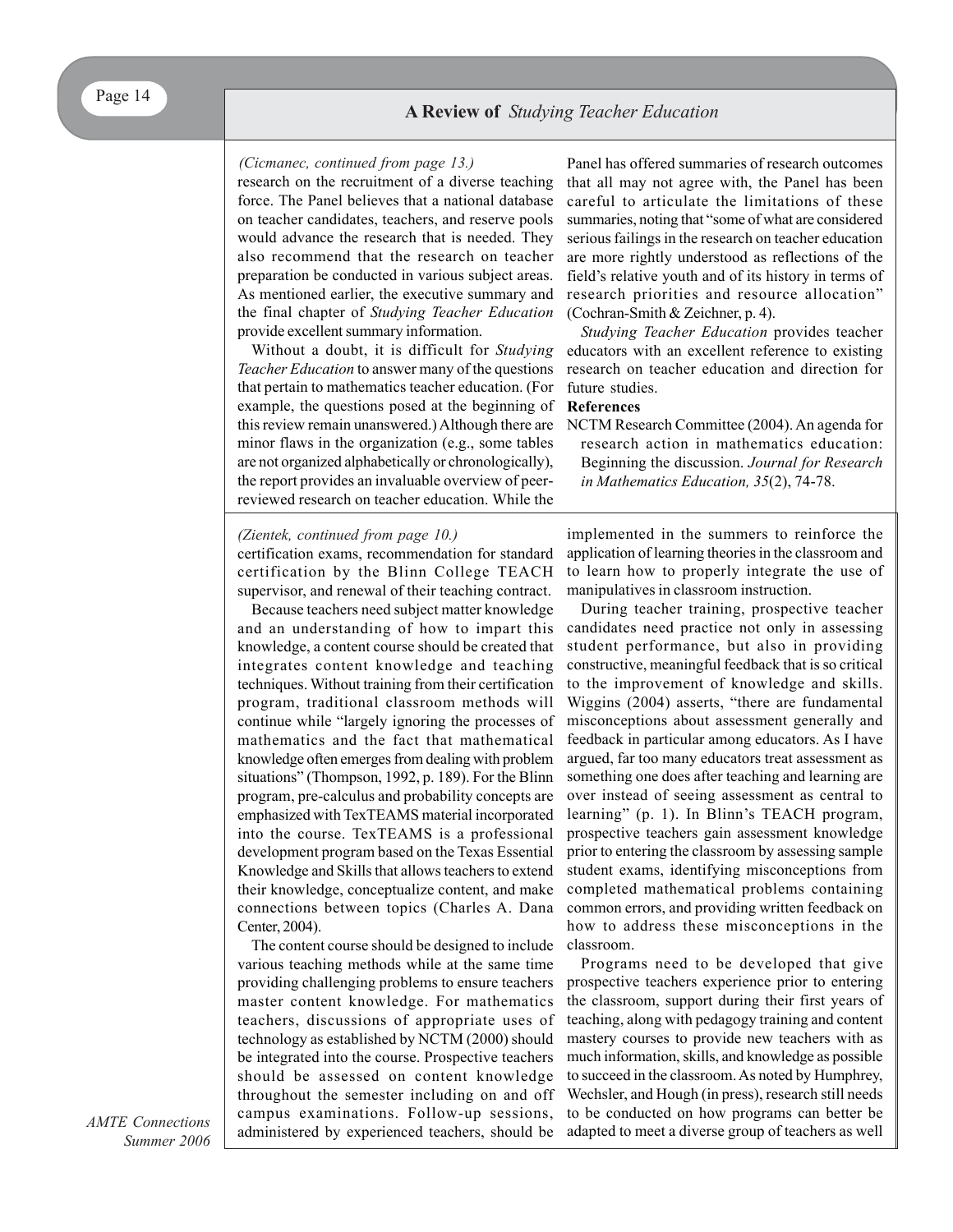*(Zientek, continued from previous page.)* as how to strengthen program components that will increase teacher retention.

*Special acknowledgements to R. M. Capraro, J. Schielack, B. Thompson, and M. M. Capraro from Texas A&M University, and U. Treisman, Executive Director of the Charles A. Dana Center, for their direction on research on ATC programs and to the*

*Blinn TEACH Mentor Director J. Tyson.*

#### **References**

- Allen, M. (2003). *Eight questions on teacher preparation: What does the research say*. Retrieved July 17, 2005 from http://www.ecs.org/ tpreports.
- Aronson, J., Zimmerman, J., & Carlos, L. (1998). *Improving student achievement by extending school: Is it just a matter of time?* Retrieved April 30, 2006 from http://www.wested.org/ online\_pubs/timeandlearning/ 4\_implications.html.
- Charles A. Dana Center. (2004). *TexTEAMS.* Retrieved June 1, 2006 from http:// www.utdanacenter.org/texteams/.
- Garlick, B. (2006). *Blinn teacher education alternative certification host*. Retrieved April 27, 2006 from http://www.blinn.edu/blinnteach/.
- Humphrey, D. C., & Wechsler, M. E. (2005, September). Insights into alternative certification: Initial findings from a national study. *Teachers College Record.* Retrieved September 24, 2005 from http://www.tcrecord.org, ID No. 12145.
- Humphrey, D. C., Wechsler, M. E., & Hough, H. (in press). Characteristics of effective alternative teacher certification programs. *Teachers College Record.*
- Meister, D. G., & Melnick, S. A. (2003). National new teacher study: Beginning teachers' concerns. *Action in Teacher Education, 24*(4), 87-94.
- Monk, D. H. (1994). Subject area preparation of secondary mathematics and science teachers and student achievement. *Economics of Education Review, 13,* 125-145.
- National Association of School Psychologists. (2003). *Position statement on student grade*

*retention and social promotion.* Retrieved April 28, 2006 from http://www.nasponline.org/ information/pospaper\_graderetent.html.

- National Council of Teachers of Mathematics (NCTM). (2000). *Principles and standards for school mathematics*. Reston, VA: Author.
- Parkay, F. W. (1982). The effect of student teaching on secondary education majors. *Phi Delta Kappan, 63,* 705.
- Ruckel, C. (2000). *Ensuring quality teachers through alternative certification programs.* Mid-Continent Research for Education and Learning, Aurora, CO. (ERIC Document Reproduction Service No. ED450111).
- State Board for Educator Certification (SBEC). (2003). *Relationship between teacher preparation and beginning teacher attrition in the U.S. (2000 to 2001).* Retrieved July 14, 2005 from http:// www.sbec.state.tx.us/SBECOnline/ reprtdatarsrch/ tchrattremploy/ tchrattremploy.asp.
- State Board for Educator Certification (SBEC). (2005). *About TxBESS*. Retrieved July 14, 2005 from http:/ /www.sbec.state.tx.us/SBECOnline/txbess/ about.asp.
- Thompson, A. G. (1992). Teachers' beliefs and conceptions: A synthesis of the research. In D. A. Grouws (Ed.), *Handbook of research on mathematics teaching and learning* (pp. 127-146). New York: Macmillan.
- Wiggins, G. (2004 ). *Assessment as learning.* Retrieved April 17, 2006 from http:// www.newhorizons.org/strategies/assess/ wiggins.htm.
- Wilson, S. M., Floden, R. E., & Ferrini-Mundy, J. (2002). Teacher preparation research: An insider's view from the outside. *Journal of Teacher Education, 53,* 190-204.
- Zientek, L. R. (2006). *Do teachers differ by certification route?: Novice teachers' sense of self-efficacy, commitment to teaching, and preparedness to teach.* Unpublished doctoral dissertation, Texas A&M University, College Station, TX.

### **Free TI Short Course for Your Preservice Mathematics or Science Teachers**

The Pre-service Teacher Educator (PTE) course is designed for pre-service teachers with middle, and/or high school concentrations. Held on your campus, you and the instructor will select appropriate modules as well as the grade-level focus (MS or HS) of the short course based on your needs. Each participant in a T3 College Short Course PTE course must be full-time student in a preservice mathematics or science teacher education program at a four-year college or university. He/she must attend the PTE short course during 2006, and must redeem the equipment certificate on or before September 30, 2008. Please see http:/ /www.math.ohio-state.edu/shortcourse/ for the application form, and contact Ed Laughbaum (elaughba@math.ohio-state.edu) for further information.